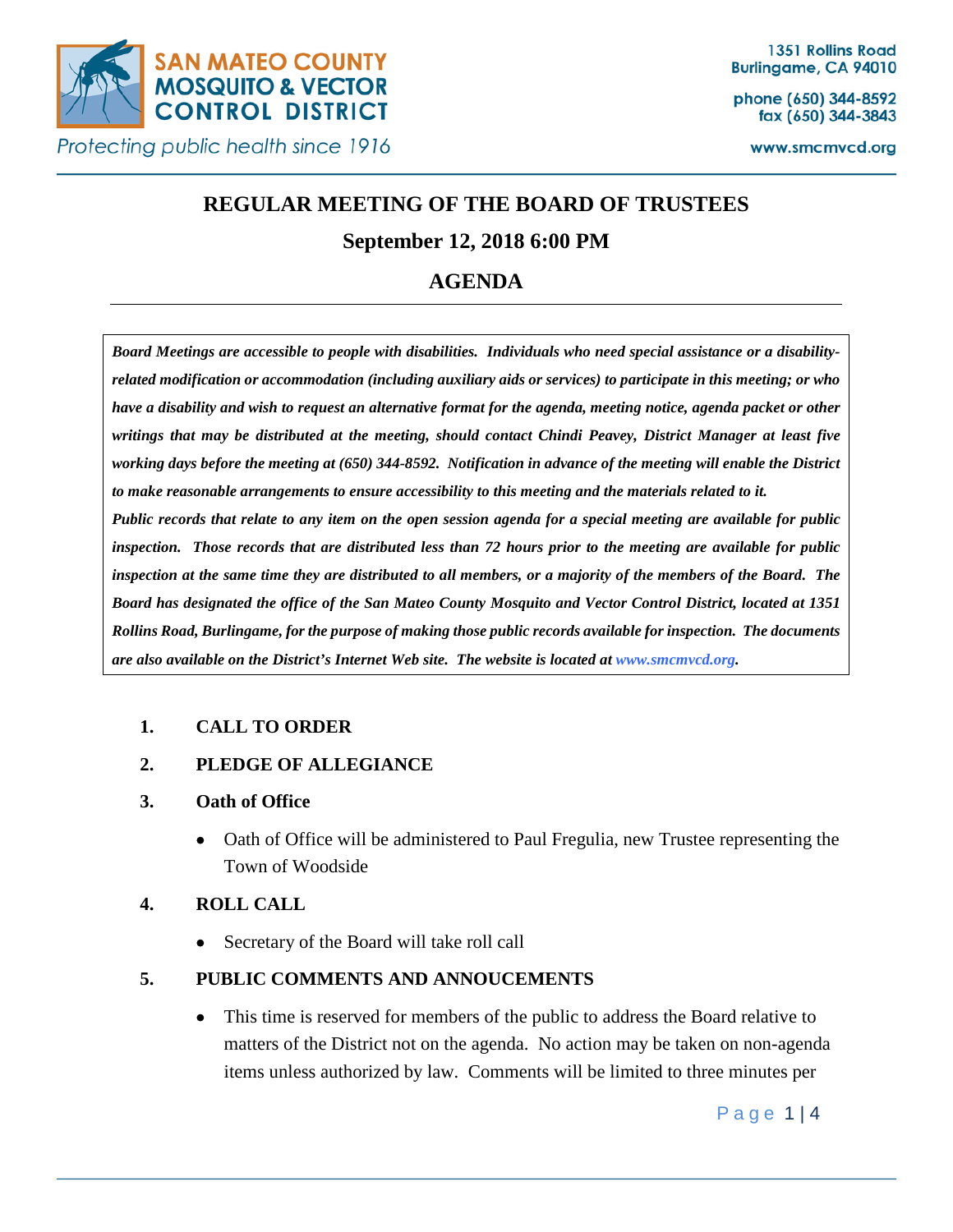person (or six minutes where a translator is being used). Speaker cards are available for those making a public comment

## **6. CONSENT CALENDAR**

- All items on the Consent Calendar will be considered by one (or more) action(s) of the Board, unless any Trustee would like to discuss any item listed, in which case, any such item may be pulled from the Consent Calendar.
- A. Approval of Minutes
	- 1. Minutes for the Regular Board Meeting, July 11, 2018
- B. Approval of disposal of 3 trucks listed on the Fixed Asset Retirement Request Form.
- C. Acceptance of bid from JJ Commercial Water Heaters for purchase and installation of a 100 gallon replacement hot water heater and authorization for District Manager to take all actions reasonably necessary to effectuate the same. **ACTION:** Motion to approve Consent Calendar

## **REGULAR AGENDA**

- **7. BOARD COMMITTEE REPORTS.** The Chair of each of the following committees will present a brief report on the committee's actions since the last report and present any recommendations to the Board.
	- A. **Environmental and Public Outreach Committee**
	- B. **Strategic Planning Committee**
		- a. District Strategic Plan
	- **ACTION:** Motion to approve the District's new Strategic Plan
	- C. **Policy Committee**
	- D. **Legislative Committee**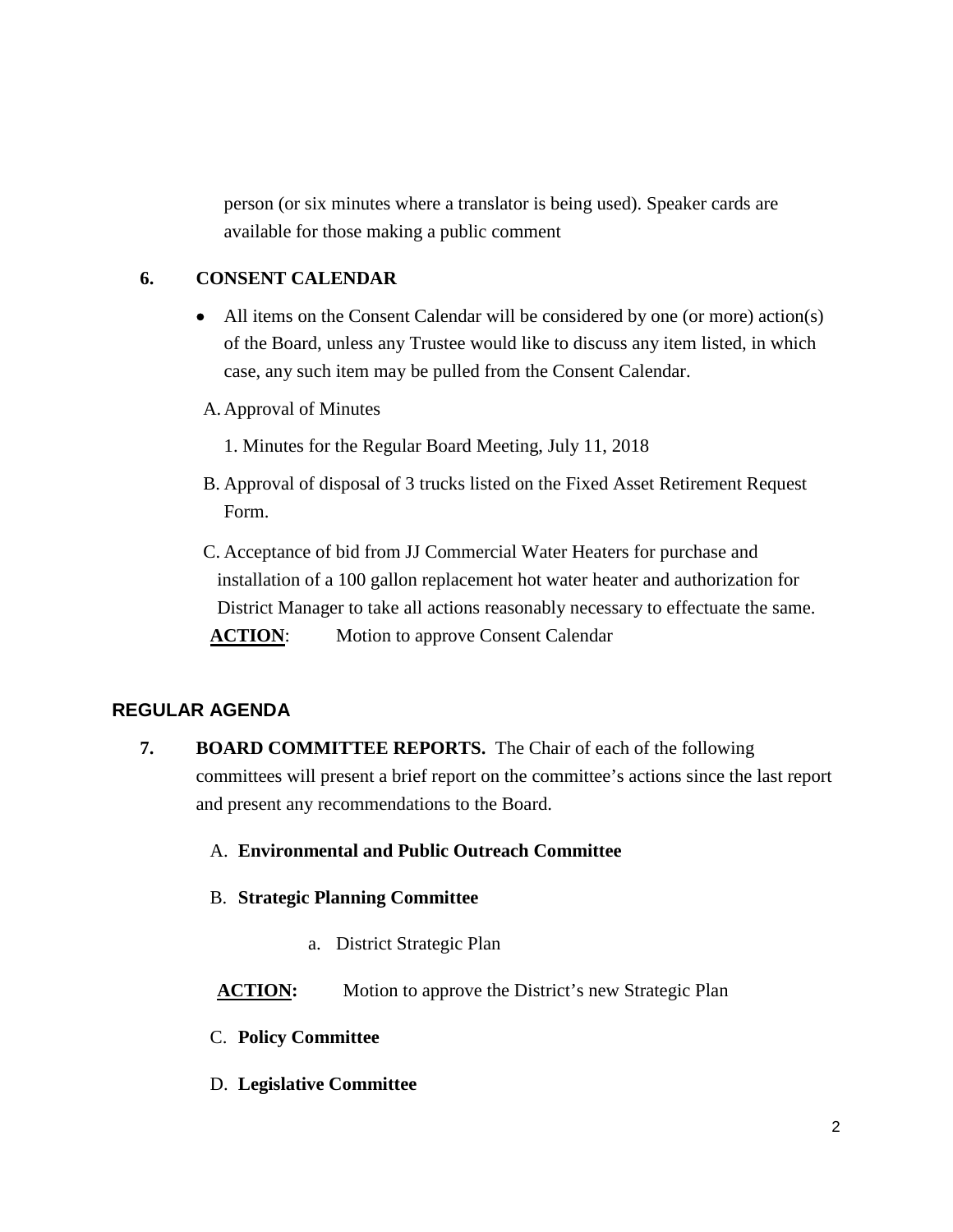- E. **Finance Committee**
- **Finance Policies from District Policy Manual**
	- a. **District Policy 6010 Budget Preparation**

ACTION: Motion to approve changes to District Policy 6010

b. **District Policy 6020 Fixed Asset Accounting Control**

**ACTION:** Motion to approve **District Policy 6020** with no changes

- c. **District Policy 6030 Expense Authorization**
	- **ACTION:** Motion to approve changes to District Policy 6030
- d. **District Policy 6050 Disposal of Surplus Equipment**

**ACTION:** Motion to approve changes to District Policy 6050

#### **8. FINANCIAL REPORT**

Review Financial Report for June and July 2018.

Finance Director, Richard Arrow

**ACTION:** Motion to approve Financial Report for June and July 2018

## **9. STAFF REPORTS**

- A. Assistant Manager, Brian Weber will provide an update on Field Operations Programs (including Seasonal marsh treatments, airboat, *Aedes aegypti*, etc.)
- B. Laboratory Director, Angie Nakano will provide an update on District Laboratory Programs (including surveillance efforts for West Nile Virus, *Aedes aegypti*, Ticks, Hantavirus, etc.)
- C. Public Health Education and Outreach Officer, Megan Sebay will provide an update on the District Public Outreach Programs